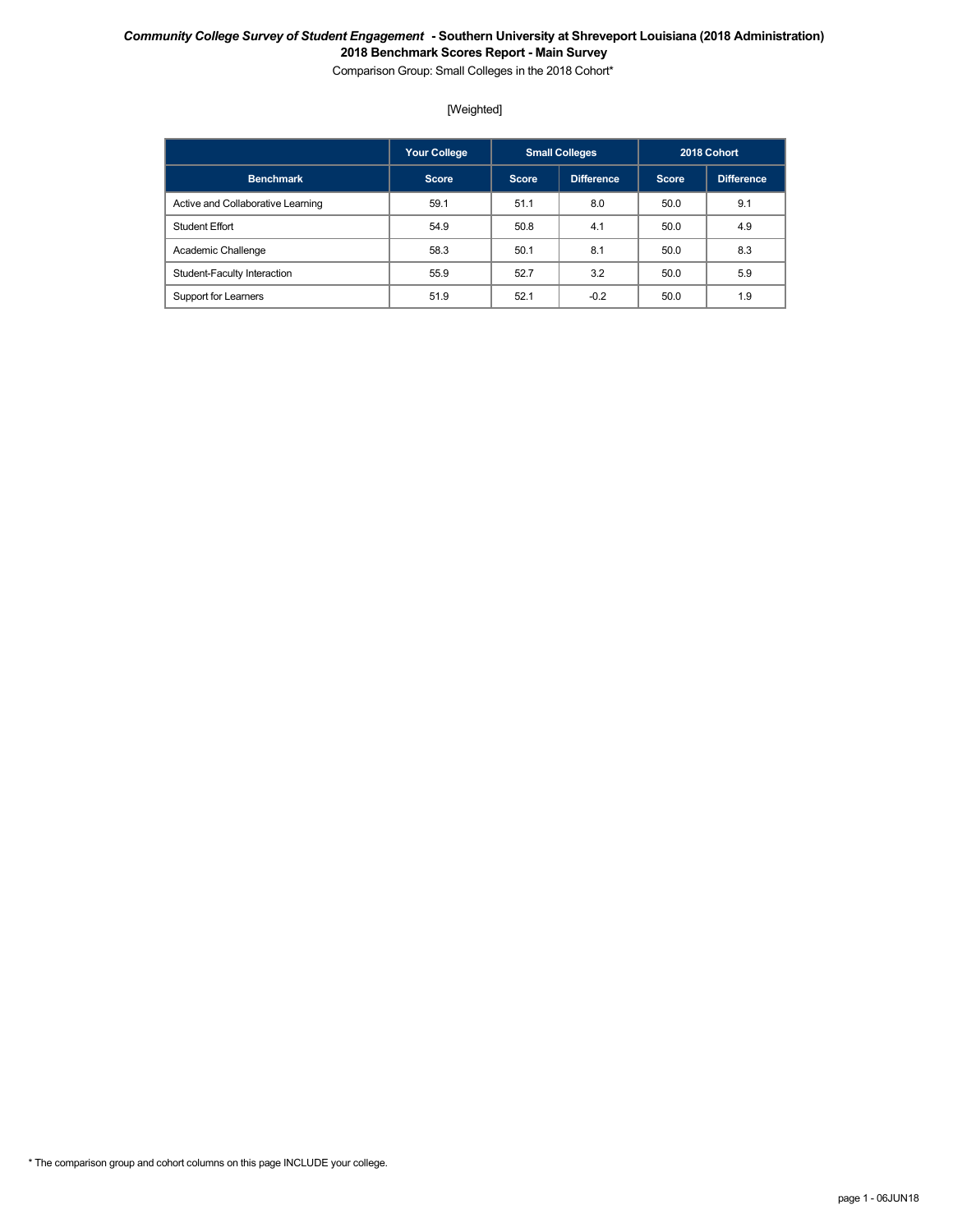Comparison Group: Small Colleges in the 2018 Cohort\*

[Weighted] Active and Collaborative Learning (ACTCOLL)



\* The comparison group and cohort bars on this page INCLUDE your college.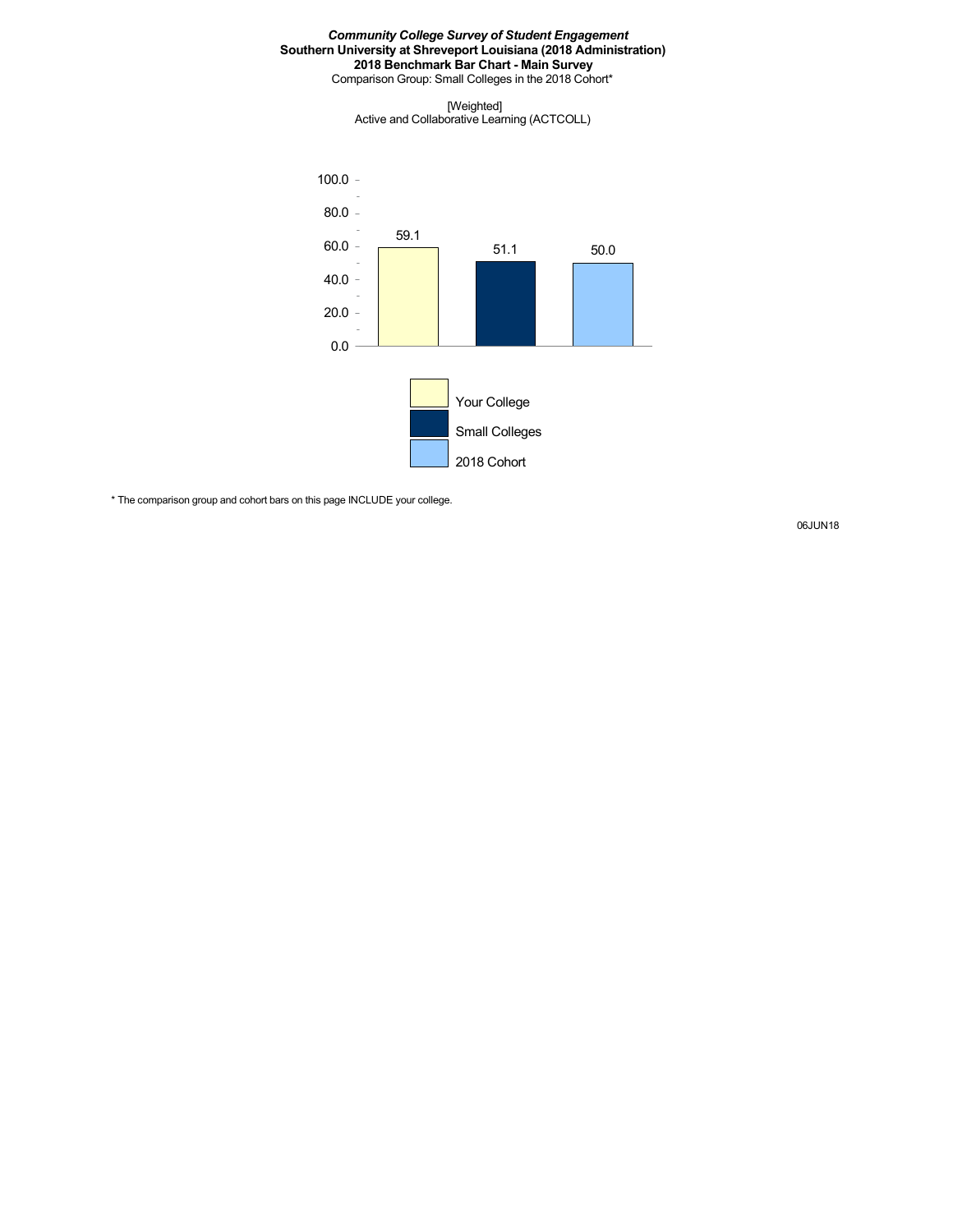Comparison Group: Small Colleges in the 2018 Cohort\*

### [Weighted]

Active and Collaborative Learning (ACTCOLL)

|                                                                                                                                          |                  | Your<br>College | <b>Small Colleges</b> |                         | 2018 Cohort |                         |  |  |  |
|------------------------------------------------------------------------------------------------------------------------------------------|------------------|-----------------|-----------------------|-------------------------|-------------|-------------------------|--|--|--|
| <b>Item</b>                                                                                                                              | Variable         | <b>Mean</b>     | <b>Mean</b>           | <b>Effect</b><br>Size** | <b>Mean</b> | <b>Effect</b><br>Size** |  |  |  |
| Item 4: In your experiences at this college during the current academic year, about how often have you done each of the following?       |                  |                 |                       |                         |             |                         |  |  |  |
| 1 = Never, $2$ = Sometimes, $3$ = Often, $4$ = Very often                                                                                |                  |                 |                       |                         |             |                         |  |  |  |
| 4a. Asked questions in class or contributed to class discussions [ACTCOLL]                                                               | <b>CLOUEST</b>   | 3.19            | 2.99                  | $0.24**$                | 2.94        | $0.30**$                |  |  |  |
| 4b. Made a class presentation [ACTCOLL]                                                                                                  | <b>CLPRESEN</b>  | 2.43            | 2.19                  | $0.25***$               | 2.21        | $0.23**$                |  |  |  |
| 4f. Worked with other students on projects during class [ACTCOLL]                                                                        | <b>CLASSGRP</b>  | 2.57            | 2.62                  |                         | 2.60        |                         |  |  |  |
| 4g. Worked with classmates outside of class to prepare class assignments<br>[ACTCOLL]                                                    | <b>OCCGRP</b>    | 2.28            | 2.02                  | $0.28**$                | 2.00        | $0.30**$                |  |  |  |
| 4h. Tutored or taught other students (paid or voluntary) [ACTCOLL]                                                                       | <b>TUTOR</b>     | 1.65            | 1.41                  | $0.32**$                | 1.39        | $0.35***$               |  |  |  |
| 4. Participated in a community-based project (service-learning activity) as part<br>of a regular course [ACTCOLL]                        | <b>PARTICCBP</b> | 1.54            | 1.42                  |                         | 1.39        | $0.20**$                |  |  |  |
| 4q. Discussed ideas from your readings or classes with others outside of class<br>(students, family members, co-workers, etc.) [ACTCOLL] | <b>OOCIDEAS</b>  | 2.71            | 2.55                  |                         | 2.54        |                         |  |  |  |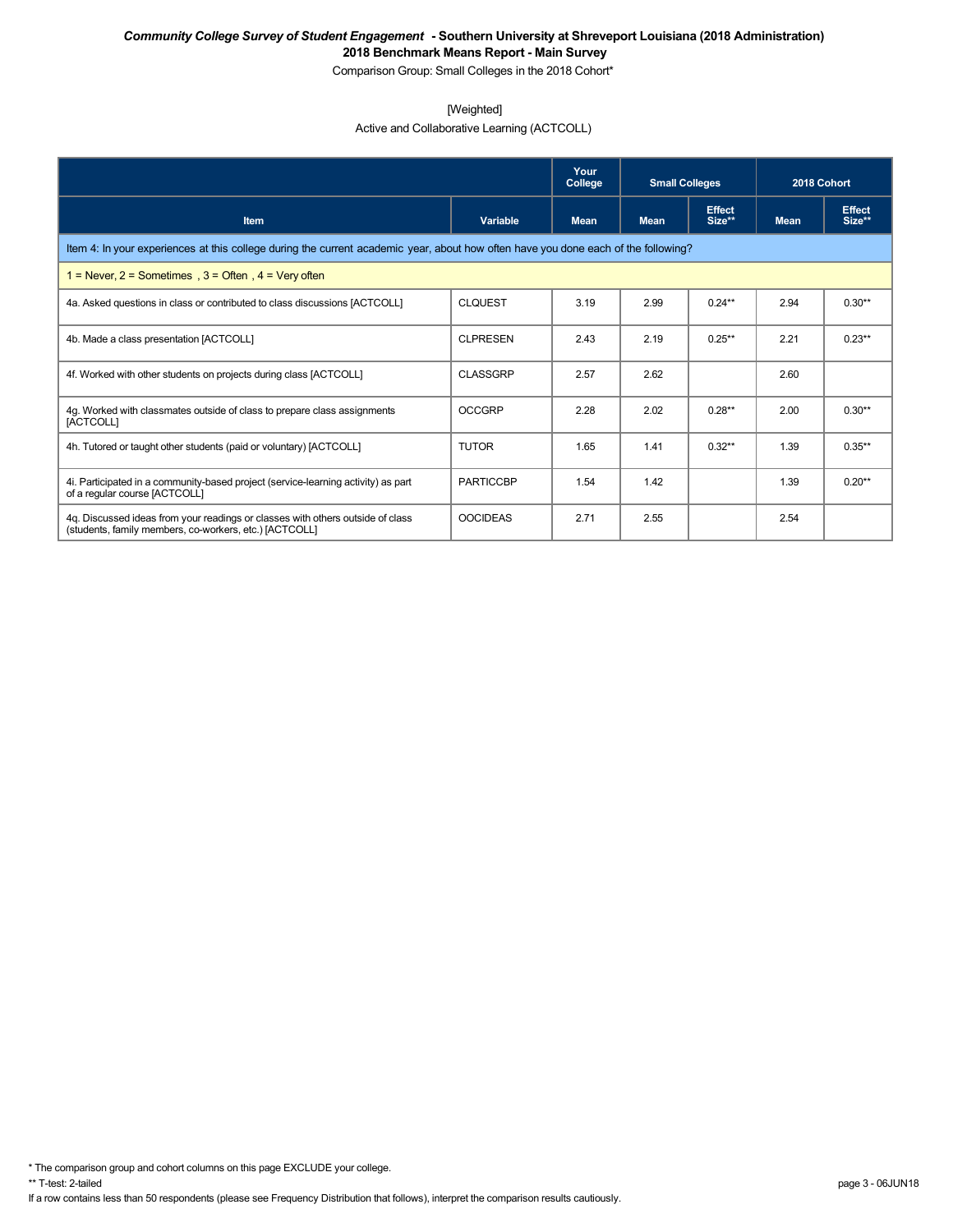Comparison Group: Small Colleges in the 2018 Cohort\*

[Weighted]

Active and Collaborative Learning (ACTCOLL)

|                                                                                         |                  |                                                                                                                                    | Your College |                | <b>Small Colleges</b> |                | 2018 Cohort |         |
|-----------------------------------------------------------------------------------------|------------------|------------------------------------------------------------------------------------------------------------------------------------|--------------|----------------|-----------------------|----------------|-------------|---------|
| Item                                                                                    | <b>Variable</b>  | <b>Responses</b>                                                                                                                   | Count        | <b>Percent</b> | Count                 | <b>Percent</b> | Count       | Percent |
|                                                                                         |                  | Item 4: In your experiences at this college during the current academic year, about how often have you done each of the following? |              |                |                       |                |             |         |
| 4a. Asked questions in class or contributed                                             | <b>CLQUEST</b>   | Never                                                                                                                              | 8            | 2.6            | 2,247                 | 2.2            | 8,043       | 2.7     |
| to class discussions [ACTCOLL]                                                          |                  | Sometimes                                                                                                                          | 67           | 20.7           | 29,183                | 28.7           | 94,698      | 31.3    |
|                                                                                         |                  | Often                                                                                                                              | 102          | 31.7           | 37,315                | 36.7           | 107,148     | 35.5    |
|                                                                                         |                  | Very often                                                                                                                         | 145          | 45.0           | 32,851                | 32.3           | 92,258      | 30.5    |
|                                                                                         |                  | Total                                                                                                                              | 322          | 100.0          | 101,595               | 100.0          | 302,148     | 100.0   |
| 4b. Made a class presentation [ACTCOLL]                                                 | <b>CLPRESEN</b>  | Never                                                                                                                              | 61           | 18.9           | 26,404                | 26.1           | 75,055      | 24.9    |
|                                                                                         |                  | Sometimes                                                                                                                          | 116          | 36.3           | 40,344                | 39.9           | 121,439     | 40.4    |
|                                                                                         |                  | Often                                                                                                                              | 91           | 28.2           | 23,544                | 23.3           | 71,674      | 23.8    |
|                                                                                         |                  | Very often                                                                                                                         | 53           | 16.6           | 10,850                | 10.7           | 32,662      | 10.9    |
|                                                                                         |                  | <b>Total</b>                                                                                                                       | 321          | 100.0          | 101,143               | 100.0          | 300,830     | 100.0   |
| 4f. Worked with other students on projects<br>during class [ACTCOLL]                    | <b>CLASSGRP</b>  | Never                                                                                                                              | 38           | 11.9           | 10,774                | 10.7           | 32,508      | 10.9    |
|                                                                                         |                  | Sometimes                                                                                                                          | 124          | 38.8           | 36,005                | 35.9           | 108,662     | 36.4    |
|                                                                                         |                  | Often                                                                                                                              | 93           | 29.3           | 34,536                | 34.4           | 102,738     | 34.4    |
|                                                                                         |                  | Very often                                                                                                                         | 64           | 20.1           | 19,017                | 19.0           | 54,386      | 18.2    |
|                                                                                         |                  | Total                                                                                                                              | 319          | 100.0          | 100.333               | 100.0          | 298,294     | 100.0   |
| 4q. Worked with classmates outside of class<br>to prepare class assignments [ACTCOLL]   | <b>OCCGRP</b>    | Never                                                                                                                              | 96           | 30.1           | 35,294                | 35.1           | 106,529     | 35.6    |
|                                                                                         |                  | Sometimes                                                                                                                          | 95           | 29.8           | 37,341                | 37.1           | 112,929     | 37.8    |
|                                                                                         |                  | Often                                                                                                                              | 71           | 22.2           | 18,719                | 18.6           | 53,629      | 17.9    |
|                                                                                         |                  | Very often                                                                                                                         | 57           | 17.9           | 9,170                 | 9.1            | 25,871      | 8.7     |
|                                                                                         |                  | Total                                                                                                                              | 319          | 100.0          | 100,524               | 100.0          | 298,958     | 100.0   |
| 4h. Tutored or taught other students (paid<br>or voluntary) [ACTCOLL]                   | <b>TUTOR</b>     | Never                                                                                                                              | 199          | 62.6           | 71,642                | 71.1           | 216,697     | 72.4    |
|                                                                                         |                  | Sometimes                                                                                                                          | 58           | 18.3           | 19,781                | 19.6           | 56,630      | 18.9    |
|                                                                                         |                  | Often                                                                                                                              | 34           | 10.7           | 6,013                 | 6.0            | 16,668      | 5.6     |
|                                                                                         |                  | Very often                                                                                                                         | 27           | 8.4            | 3,277                 | 3.3            | 9,217       | 3.1     |
|                                                                                         |                  | Total                                                                                                                              | 318          | 100.0          | 100,713               | 100.0          | 299,212     | 100.0   |
| 4i. Participated in a community-based<br>project (service-learning activity) as part of | <b>PARTICCBP</b> | Never                                                                                                                              | 216          | 67.1           | 72,039                | 71.4           | 219,704     | 73.2    |
| a regular course [ACTCOLL]                                                              |                  | Sometimes                                                                                                                          | 56           | 17.5           | 19,151                | 19.0           | 53,222      | 17.7    |
|                                                                                         |                  | Often                                                                                                                              | 32           | 9.8            | 6,494                 | 6.4            | 17,866      | 6.0     |
|                                                                                         |                  | Very often                                                                                                                         | 18           | 5.5            | 3,279                 | 3.2            | 9,177       | 3.1     |
|                                                                                         |                  | <b>Total</b>                                                                                                                       | 321          | 100.0          | 100,963               | 100.0          | 299,970     | 100.0   |
| 4q. Discussed ideas from your readings or<br>classes with others outside of class       | <b>OOCIDEAS</b>  | Never                                                                                                                              | 46           | 14.6           | 13,799                | 13.7           | 42,378      | 14.1    |
| (students, family members, co-workers, etc.)<br>[ACTCOLL]                               |                  | Sometimes                                                                                                                          | 96           | 30.0           | 37,350                | 37.0           | 111,857     | 37.3    |
|                                                                                         |                  | Often                                                                                                                              | 79           | 24.8           | 29,680                | 29.4           | 85,909      | 28.7    |
|                                                                                         |                  | Very often                                                                                                                         | 98           | 30.7           | 20,026                | 19.9           | 59,431      | 19.8    |
|                                                                                         |                  | Total                                                                                                                              | 319          | 100.0          | 100,854               | 100.0          | 299,575     | 100.0   |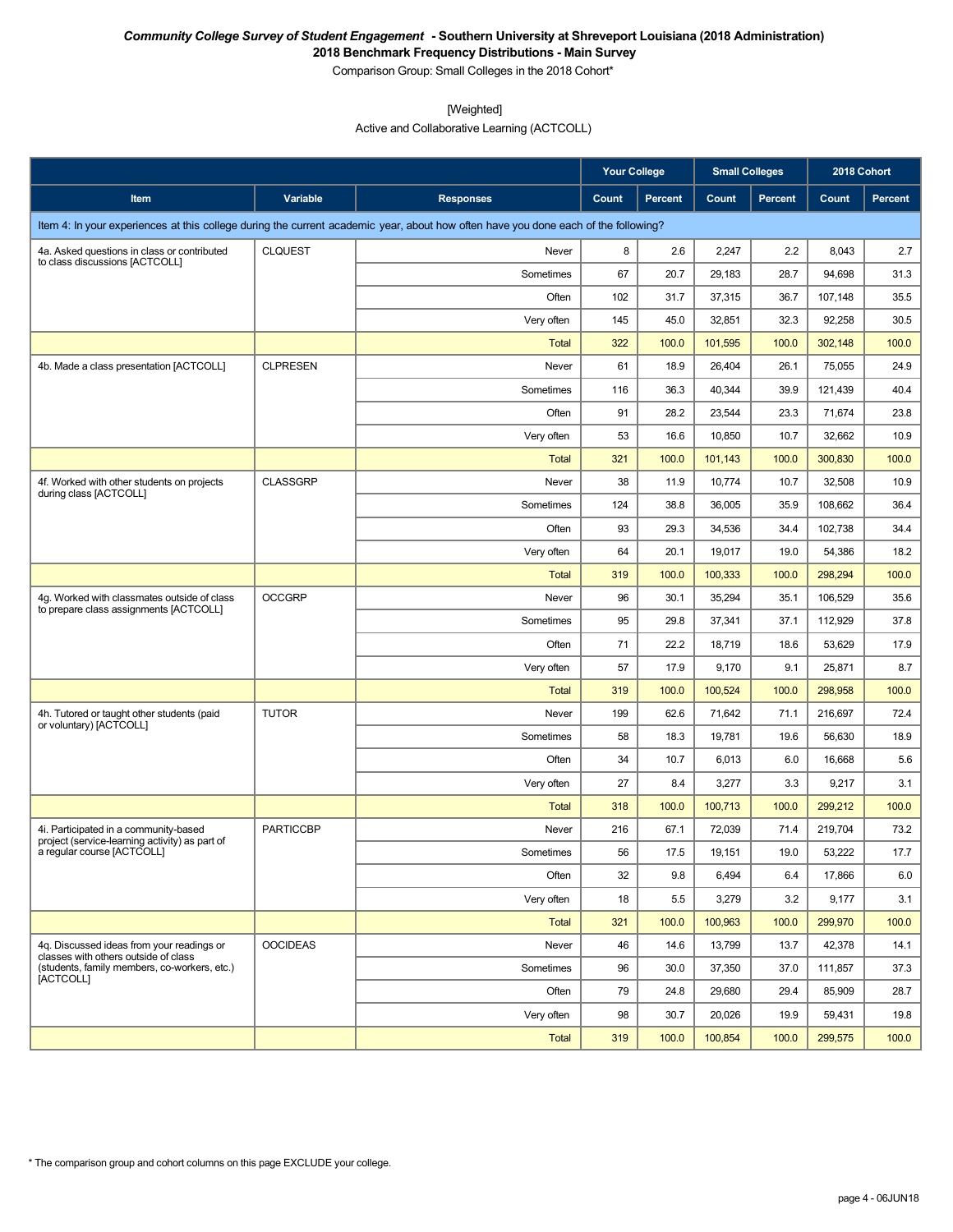Comparison Group: Small Colleges in the 2018 Cohort\*





\* The comparison group and cohort bars on this page INCLUDE your college.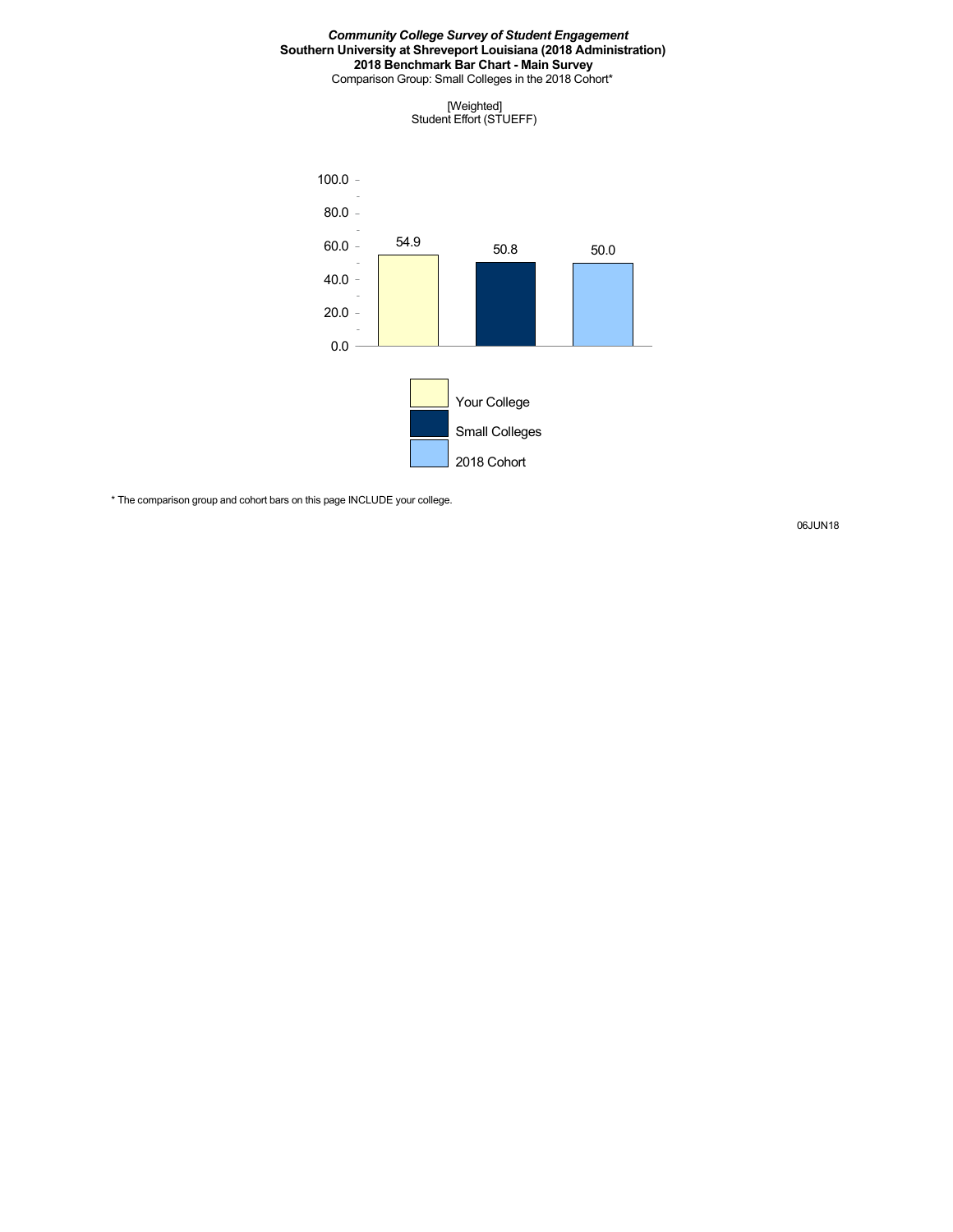Comparison Group: Small Colleges in the 2018 Cohort\*

# [Weighted]

# Student Effort (STUEFF)

|                                                                                                                                    |                  | Your<br>College | <b>Small Colleges</b> |                         | 2018 Cohort |                         |
|------------------------------------------------------------------------------------------------------------------------------------|------------------|-----------------|-----------------------|-------------------------|-------------|-------------------------|
| Item                                                                                                                               | <b>Variable</b>  | <b>Mean</b>     | <b>Mean</b>           | <b>Effect</b><br>Size** | <b>Mean</b> | <b>Effect</b><br>Size** |
| Item 4: In your experiences at this college during the current academic year, about how often have you done each of the following? |                  |                 |                       |                         |             |                         |
| 1 = Never, $2$ = Sometimes, $3$ = Often, $4$ = Very often                                                                          |                  |                 |                       |                         |             |                         |
| 4c. Prepared two or more drafts of a paper or assignment before turning it in<br>[STUEFF]                                          | <b>REWROPAP</b>  | 2.72            | 2.51                  | $0.20**$                | 2.52        |                         |
| 4d. Worked on a paper or project that required integrating ideas or information<br>from various sources [STUEFF]                   | <b>INTEGRAT</b>  | 2.88            | 2.85                  |                         | 2.87        |                         |
| 4e. Come to class without completing readings or assignments [STUEFF]                                                              | <b>CLUNPREP</b>  | 1.66            | 1.83                  | $-0.22**$               | 1.85        | $-0.24**$               |
| Item 6: During the current academic year, how much reading and writing have you done at this college?                              |                  |                 |                       |                         |             |                         |
| $0 =$ None, $1 = 1-4$ , $2 = 5-10$ , $3 = 11-20$ , $4 =$ More than 20                                                              |                  |                 |                       |                         |             |                         |
| 6b. Number of books read on your own (not assigned) for personal enjoyment<br>or academic enrichment [STUEFF]                      | <b>BKREADOWN</b> | 1.23            | 0.96                  | $0.27**$                | 0.98        | $0.25**$                |
| Item 10: About how many hours do you spend in a typical 7-day week doing each of the following?                                    |                  |                 |                       |                         |             |                         |
| $0 =$ None, 1 = 1–5, 2 = 6–10, 3 = 11–20, 4 = 21–30, 5 = More than 30                                                              |                  |                 |                       |                         |             |                         |
| 10a. Preparing for class (studying, reading, writing, rehearsing, doing<br>homework, etc.) [STUEFF]                                | ACADPR01         | 2.15            | 1.99                  |                         | 1.99        |                         |
| Item 12.1: How often have you used the following services during the current academic year?                                        |                  |                 |                       |                         |             |                         |
| $0 =$ Never, $1 = 1$ time, $2 = 2-4$ times, $3 = 5$ or more times                                                                  |                  |                 |                       |                         |             |                         |
| 12.1d. Peer or other tutoring [STUEFF]                                                                                             | <b>FREQTUTOR</b> | 0.60            | 0.72                  |                         | 0.73        |                         |
| 12.1e. Skill labs (writing, math, etc.) [STUEFF]                                                                                   | <b>FREQLAB</b>   | 0.90            | 1.00                  |                         | 0.93        |                         |
| 12.1h. Computer lab [STUEFF]                                                                                                       | <b>FREQCOMLB</b> | 1.67            | 1.56                  |                         | 1.50        |                         |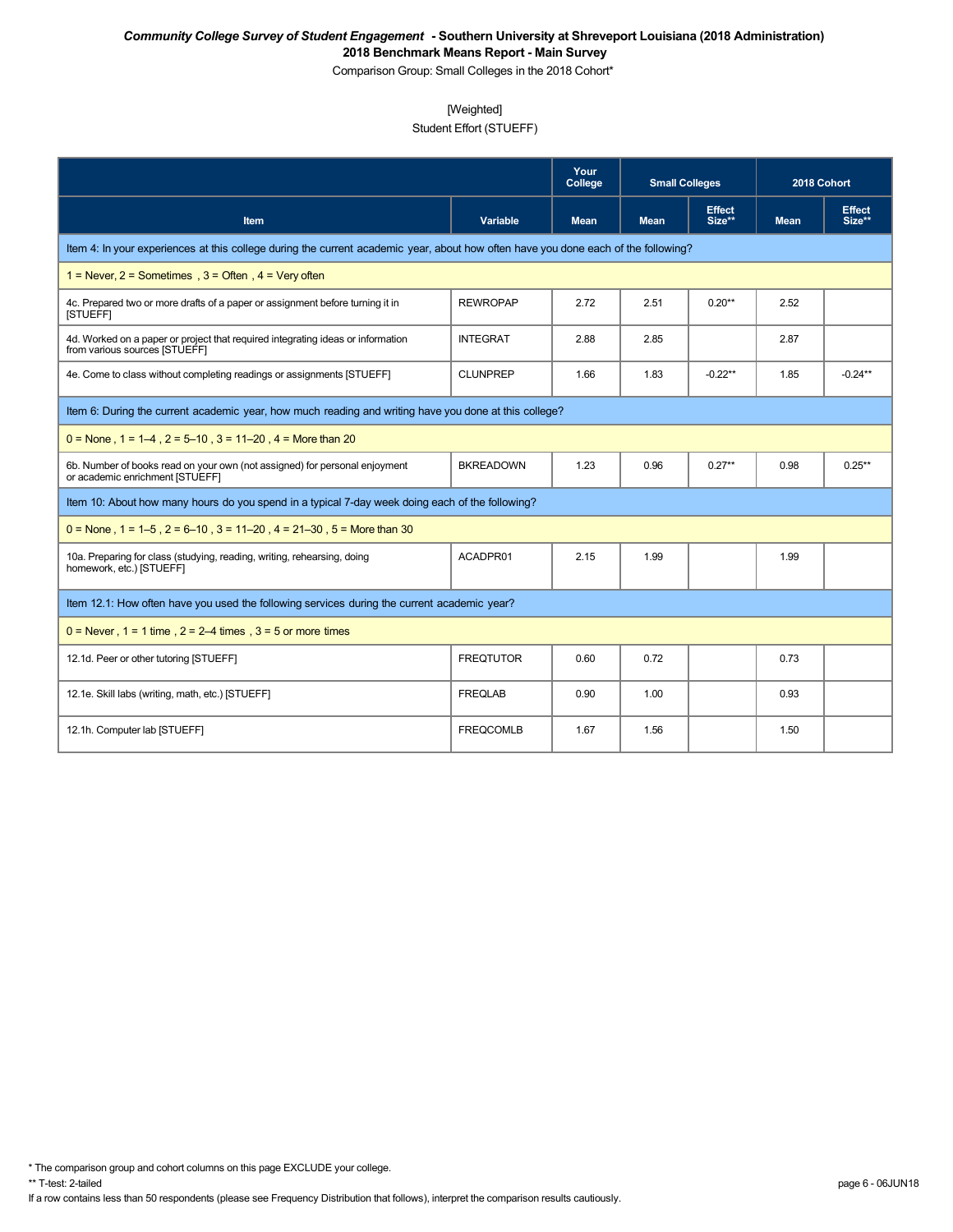Comparison Group: Small Colleges in the 2018 Cohort\*

### [Weighted]

Student Effort (STUEFF)

|                                                                                                       |                  |                                                                                                                                    | Your College |                | <b>Small Colleges</b> |                | 2018 Cohort |                |
|-------------------------------------------------------------------------------------------------------|------------------|------------------------------------------------------------------------------------------------------------------------------------|--------------|----------------|-----------------------|----------------|-------------|----------------|
| Item                                                                                                  | Variable         | <b>Responses</b>                                                                                                                   | Count        | <b>Percent</b> | Count                 | <b>Percent</b> | Count       | <b>Percent</b> |
|                                                                                                       |                  | Item 4: In your experiences at this college during the current academic year, about how often have you done each of the following? |              |                |                       |                |             |                |
| 4c. Prepared two or more drafts of a paper                                                            | <b>REWROPAP</b>  | Never                                                                                                                              | 49           | 15.3           | 20,107                | 20.0           | 58,546      | 19.5           |
| or assignment before turning it in [STUEFF]                                                           |                  | Sometimes                                                                                                                          | 83           | 25.9           | 30,263                | 30.0           | 88,533      | 29.6           |
|                                                                                                       |                  | Often                                                                                                                              | 98           | 30.6           | 29,716                | 29.5           | 89,577      | 29.9           |
|                                                                                                       |                  | Very often                                                                                                                         | 90           | 28.2           | 20,667                | 20.5           | 62,882      | 21.0           |
|                                                                                                       |                  | Total                                                                                                                              | 320          | 100.0          | 100,754               | 100.0          | 299,538     | 100.0          |
| 4d. Worked on a paper or project that<br>required integrating ideas or information                    | <b>INTEGRAT</b>  | Never                                                                                                                              | 35           | 11.0           | 9,268                 | 9.2            | 26,730      | 8.9            |
| from various sources [STUEFF]                                                                         |                  | Sometimes                                                                                                                          | 74           | 22.9           | 25,420                | 25.2           | 73,428      | 24.5           |
|                                                                                                       |                  | Often                                                                                                                              | 106          | 33.0           | 37,578                | 37.2           | 112,439     | 37.4           |
|                                                                                                       |                  | Very often                                                                                                                         | 106          | 33.1           | 28,772                | 28.5           | 87,645      | 29.2           |
|                                                                                                       |                  | <b>Total</b>                                                                                                                       | 321          | 100.0          | 101,038               | 100.0          | 300,242     | 100.0          |
| 4e. Come to class without completing<br>readings or assignments [STUEFF]                              | <b>CLUNPREP</b>  | Never                                                                                                                              | 161          | 50.5           | 35,685                | 35.4           | 101,724     | 33.9           |
|                                                                                                       |                  | Sometimes                                                                                                                          | 122          | 38.2           | 51,191                | 50.8           | 154,405     | 51.5           |
|                                                                                                       |                  | Often                                                                                                                              | 19           | 6.1            | 9,728                 | 9.6            | 30,260      | 10.1           |
|                                                                                                       |                  | Very often                                                                                                                         | 17           | 5.3            | 4,247                 | 4.2            | 13,304      | 4.4            |
|                                                                                                       |                  | <b>Total</b>                                                                                                                       | 318          | 100.0          | 100,851               | 100.0          | 299,692     | 100.0          |
| Item 6: During the current academic year, how much reading and writing have you done at this college? |                  |                                                                                                                                    |              |                |                       |                |             |                |
| 6b. Number of books read on your own (not                                                             | <b>BKREADOWN</b> | None                                                                                                                               | 78           | 24.8           | 37,345                | 37.3           | 105,355     | 35.4           |
| assigned) for personal enjoyment or<br>academic enrichment [STUEFF]                                   |                  | $1 - 4$                                                                                                                            | 146          | 46.4           | 42,558                | 42.5           | 130,880     | 44.0           |
|                                                                                                       |                  | $5 - 10$                                                                                                                           | 51           | 16.0           | 11,641                | 11.6           | 35,742      | 12.0           |
|                                                                                                       |                  | $11 - 20$                                                                                                                          | 22           | 6.9            | 4,371                 | 4.4            | 13,382      | 4.5            |
|                                                                                                       |                  | More than 20                                                                                                                       | 19           | 5.9            | 4,178                 | 4.2            | 12,038      | 4.0            |
|                                                                                                       |                  | <b>Total</b>                                                                                                                       | 316          | 100.0          | 100,092               | 100.0          | 297,396     | 100.0          |
| Item 10: About how many hours do you spend in a typical 7-day week doing each of the following?       |                  |                                                                                                                                    |              |                |                       |                |             |                |
| 10a. Preparing for class (studying, reading,                                                          | ACADPR01         | None                                                                                                                               | 15           | 4.8            | 1,942                 | 1.9            | 4,808       | 1.6            |
| writing, rehearsing, doing homework, etc.)<br>[STUEFF]                                                |                  | $1 - 5$                                                                                                                            | 132          | 42.0           | 40,444                | 40.4           | 118.501     | 39.9           |
|                                                                                                       |                  | $6 - 10$                                                                                                                           | 53           | 16.8           | 29,121                | 29.1           | 89,232      | 30.0           |
|                                                                                                       |                  | $11 - 20$                                                                                                                          | 55           | 17.6           | 17,758                | 17.7           | 54,315      | 18.3           |
|                                                                                                       |                  | $21 - 30$                                                                                                                          | 25           | 7.9            | 6,816                 | 6.8            | 19,675      | 6.6            |
|                                                                                                       |                  | More than 30                                                                                                                       | 35           | 11.0           | 4,058                 | 4.1            | 10,736      | 3.6            |
|                                                                                                       |                  | <b>Total</b>                                                                                                                       | 315          | 100.0          | 100,139               | 100.0          | 297,268     | 100.0          |
| Item 12.1: How often have you used the following services during the current academic year?           |                  |                                                                                                                                    |              |                |                       |                |             |                |
| 12.1d. Peer or other tutoring [STUEFF]                                                                | <b>FREQTUTOR</b> | Never                                                                                                                              | 202          | 70.6           | 61,694                | 63.6           | 181,493     | 63.0           |
|                                                                                                       |                  | 1 time                                                                                                                             | 23           | 8.0            | 11,241                | 11.6           | 33,491      | 11.6           |
|                                                                                                       |                  | 2-4 times                                                                                                                          | 36           | 12.7           | 13,757                | 14.2           | 41,399      | 14.4           |
|                                                                                                       |                  | 5 or more times                                                                                                                    | 25           | 8.7            | 10,359                | 10.7           | 31,527      | 11.0           |
|                                                                                                       |                  | <b>Total</b>                                                                                                                       | 286          | 100.0          | 97,051                | 100.0          | 287,909     | 100.0          |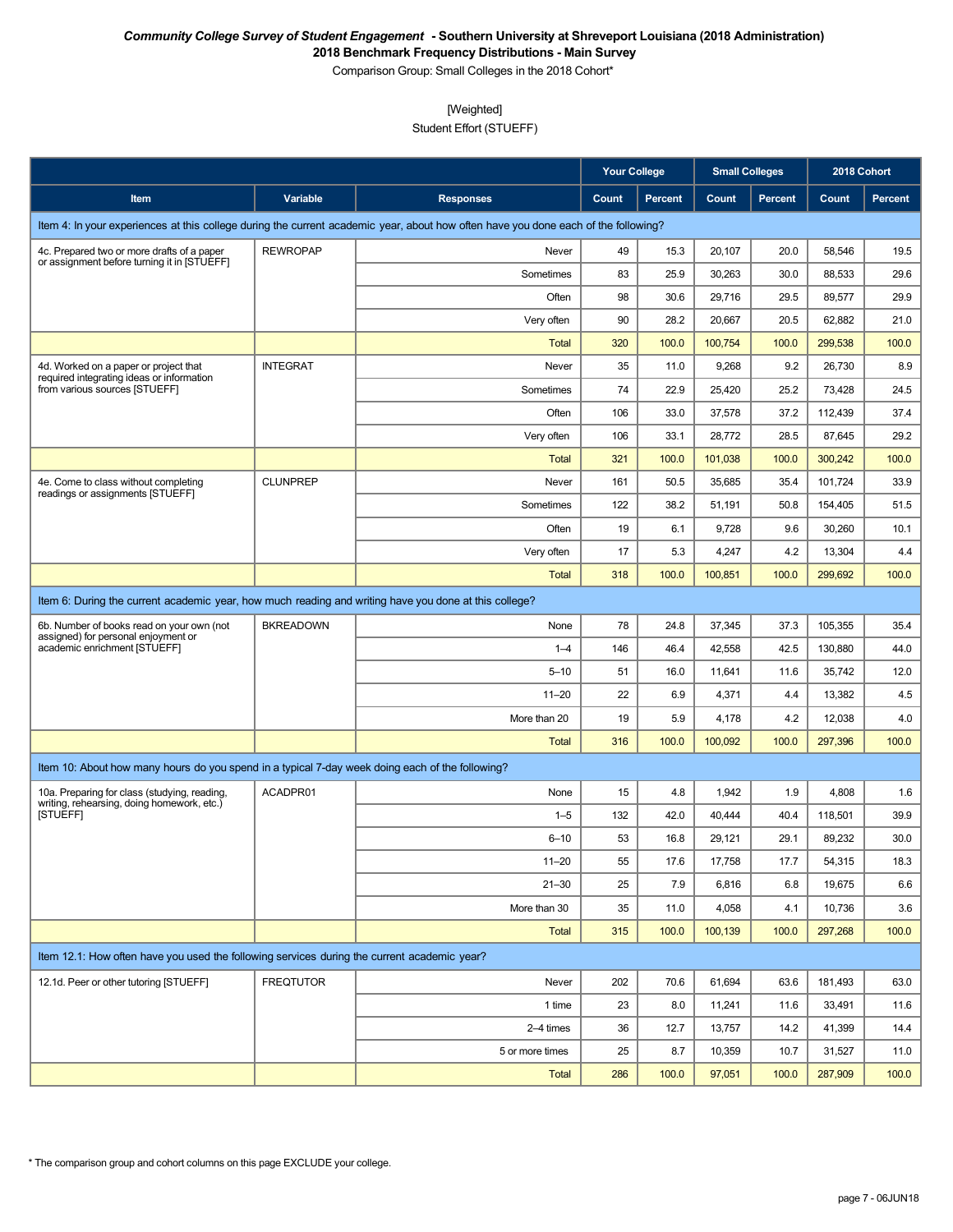Comparison Group: Small Colleges in the 2018 Cohort\*

### [Weighted]

Student Effort (STUEFF)

|                                                                                             |                  |                  | <b>Your College</b> |         | <b>Small Colleges</b> |                | 2018 Cohort |         |
|---------------------------------------------------------------------------------------------|------------------|------------------|---------------------|---------|-----------------------|----------------|-------------|---------|
| <b>Item</b>                                                                                 | Variable         | <b>Responses</b> | Count               | Percent | Count                 | <b>Percent</b> | Count       | Percent |
| Item 12.1: How often have you used the following services during the current academic year? |                  |                  |                     |         |                       |                |             |         |
| 12.1e. Skill labs (writing, math, etc.)<br>[STUEFF]                                         | <b>FREQLAB</b>   | Never            | 161                 | 56.6    | 52,170                | 53.8           | 161,885     | 56.3    |
|                                                                                             |                  | 1 time           | 31                  | 10.9    | 10,429                | 10.8           | 31,100      | 10.8    |
|                                                                                             |                  | 2–4 times        | 52                  | 18.4    | 16,878                | 17.4           | 47,810      | 16.6    |
|                                                                                             |                  | 5 or more times  | 40                  | 14.1    | 17,443                | 18.0           | 46,572      | 16.2    |
|                                                                                             |                  | <b>Total</b>     | 284                 | 100.0   | 96,921                | 100.0          | 287,367     | 100.0   |
| 12.1h. Computer lab [STUEFF]                                                                | <b>FREQCOMLB</b> | Never            | 79                  | 27.1    | 32,404                | 33.4           | 101,951     | 35.4    |
|                                                                                             |                  | 1 time           | 34                  | 11.8    | 10,643                | 11.0           | 32,589      | 11.3    |
|                                                                                             |                  | 2-4 times        | 81                  | 27.8    | 20,907                | 21.5           | 60,949      | 21.2    |
|                                                                                             |                  | 5 or more times  | 97                  | 33.3    | 33,083                | 34.1           | 92,269      | 32.1    |
|                                                                                             |                  | <b>Total</b>     | 290                 | 100.0   | 97,037                | 100.0          | 287,758     | 100.0   |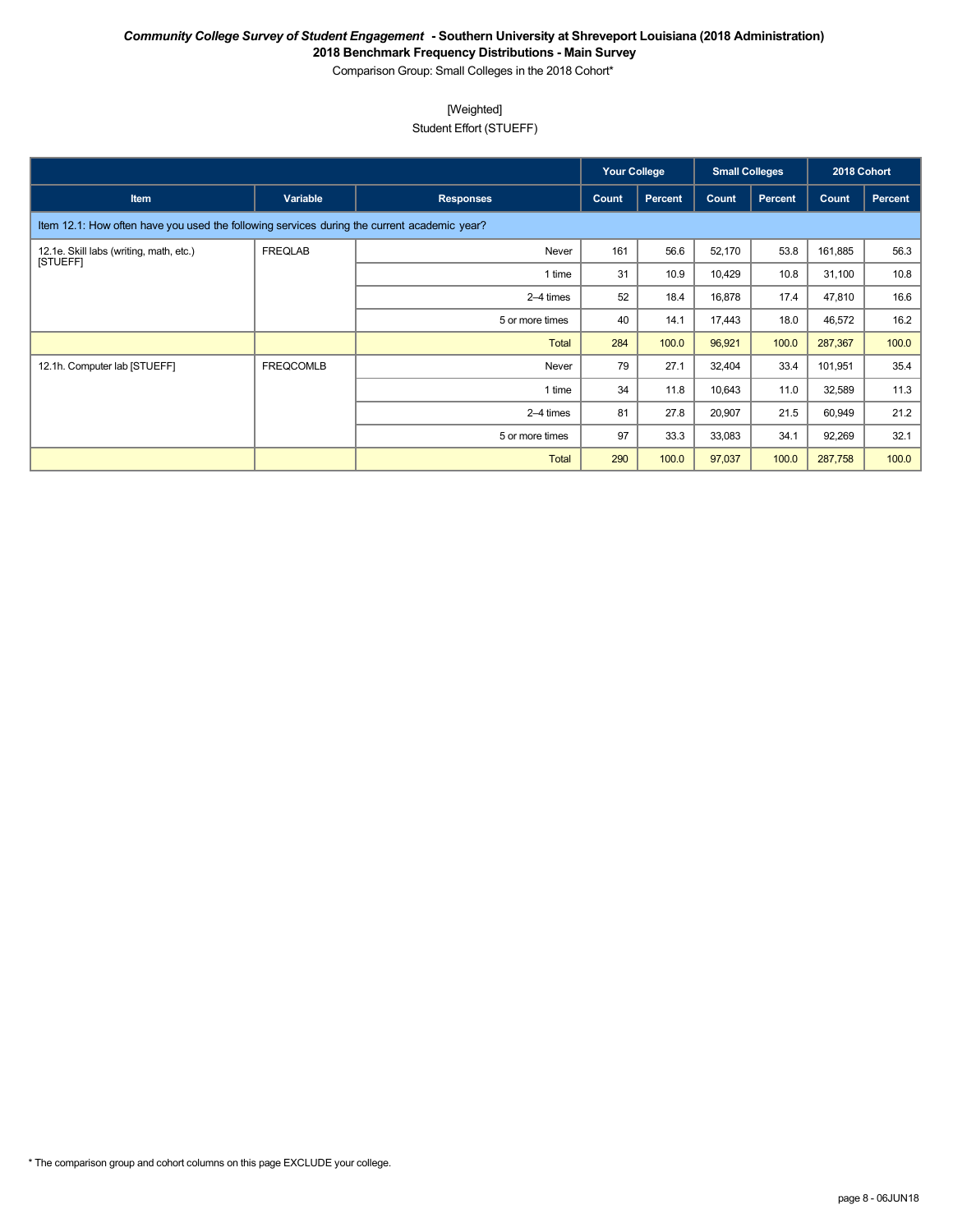Comparison Group: Small Colleges in the 2018 Cohort\*

[Weighted] Academic Challenge (ACCHALL)



\* The comparison group and cohort bars on this page INCLUDE your college.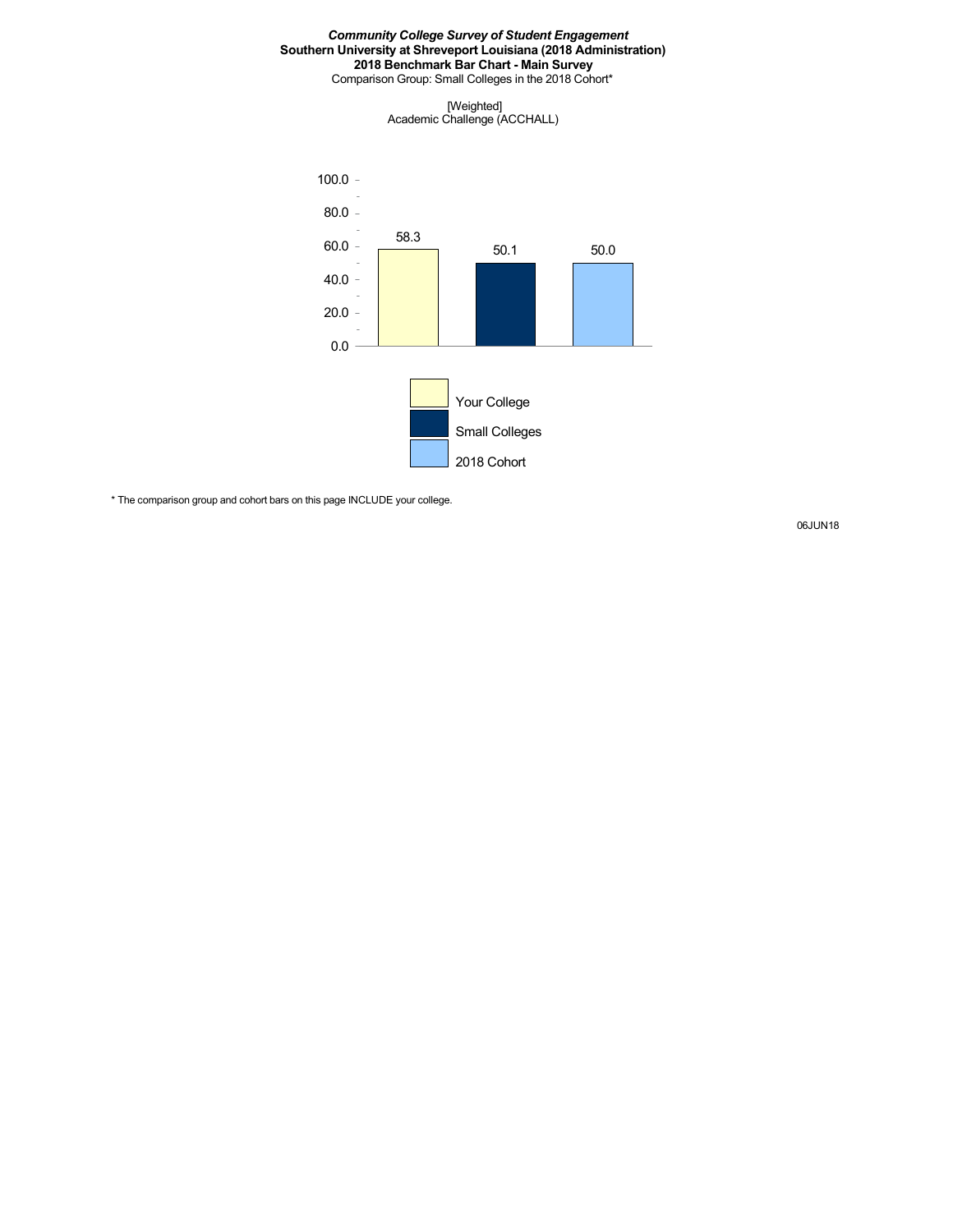Comparison Group: Small Colleges in the 2018 Cohort\*

# [Weighted]

Academic Challenge (ACCHALL)

|                                                                                                                                                                 |                    | Your<br>College | <b>Small Colleges</b> |                         | 2018 Cohort |                         |
|-----------------------------------------------------------------------------------------------------------------------------------------------------------------|--------------------|-----------------|-----------------------|-------------------------|-------------|-------------------------|
| Item                                                                                                                                                            | Variable           | <b>Mean</b>     | <b>Mean</b>           | <b>Effect</b><br>Size** | <b>Mean</b> | <b>Effect</b><br>Size** |
| Item 4: In your experiences at this college during the current academic year, about how often have you done each of the following?                              |                    |                 |                       |                         |             |                         |
| 1 = Never, $2$ = Sometimes, $3$ = Often, $4$ = Very often                                                                                                       |                    |                 |                       |                         |             |                         |
| 4o. Worked harder than you thought you could to meet an instructor's<br>standards or expectations [ACCHALL]                                                     | <b>WORKHARD</b>    | 3.06            | 2.67                  | $0.44***$               | 2.64        | $0.47**$                |
| Item 5: During the current academic year, how much has your coursework at this college emphasized the following mental activities?                              |                    |                 |                       |                         |             |                         |
| 1 = Very little, $2 =$ Some, $3 =$ Quite a bit, $4 =$ Very much                                                                                                 |                    |                 |                       |                         |             |                         |
| 5b. Analyzing the basic elements of an idea, experience, or theory [ACCHALL]                                                                                    | ANALYZE            | 3.04            | 2.90                  |                         | 2.92        |                         |
| 5c. Forming a new idea or understanding from various pieces of information<br>[ACCHALL]                                                                         | <b>NEWIDEAS</b>    | 2.94            | 2.88                  |                         | 2.89        |                         |
| 5d. Making judgements about the value or soundness of information,<br>arguments, or methods [ACCHALL]                                                           | <b>EVALUATE</b>    | 2.66            | 2.65                  |                         | 2.66        |                         |
| 5e. Applying theories or concepts to practical problems or in new situations<br>[ACCHALL]                                                                       | <b>APPLYING</b>    | 2.91            | 2.77                  |                         | 2.76        |                         |
| 5f. Using information you have read or heard to perform a new skill [ACCHALL]                                                                                   | <b>PERFORM</b>     | 3.10            | 2.91                  | $0.20**$                | 2.88        | $0.24**$                |
| Item 6: During the current academic year, how much reading and writing have you done at this college?                                                           |                    |                 |                       |                         |             |                         |
| $0 =$ None, 1 = 1–4, 2 = 5–10, 3 = 11–20, 4 = More than 20                                                                                                      |                    |                 |                       |                         |             |                         |
| 6a. Number of assigned textbooks, manuals, books, or packets of course<br>readings [ACCHALL]                                                                    | <b>ASSIGREAD</b>   | 2.54            | 2.07                  | $0.41**$                | 2.05        | $0.44***$               |
| 6c. Number of written papers or reports of any length [ACCHALL]                                                                                                 | <b>NUMPAPRRPTS</b> | 1.89            | 1.81                  |                         | 1.83        |                         |
| Item 7                                                                                                                                                          |                    |                 |                       |                         |             |                         |
| 1 = Extremely easy, $2 = (2)$ , $3 = (3)$ , $4 = (4)$ , $5 = (5)$ , $6 = (6)$ , $7 =$ Extremely challenging                                                     |                    |                 |                       |                         |             |                         |
| 7. Mark the response that best represents the extent to which your examinations<br>during the current academic year have challenged you to do your best work at | CHALNGXAM          | 5.18            | 4.93                  | $0.20**$                | 4.90        | $0.23**$                |
| Item 9: How much does this college emphasize the following?                                                                                                     |                    |                 |                       |                         |             |                         |
| 1 = Very little, $2 =$ Some, $3 =$ Quite a bit, $4 =$ Very much                                                                                                 |                    |                 |                       |                         |             |                         |
| 9a. Encouraging you to spend significant amounts of time studying [ACCHALL]                                                                                     | <b>ENVSCHOL</b>    | 3.26            | 3.04                  | $0.27**$                | 3.04        | $0.27**$                |

\* The comparison group and cohort columns on this page EXCLUDE your college.

If a row contains less than 50 respondents (please see Frequency Distribution that follows), interpret the comparison results cautiously.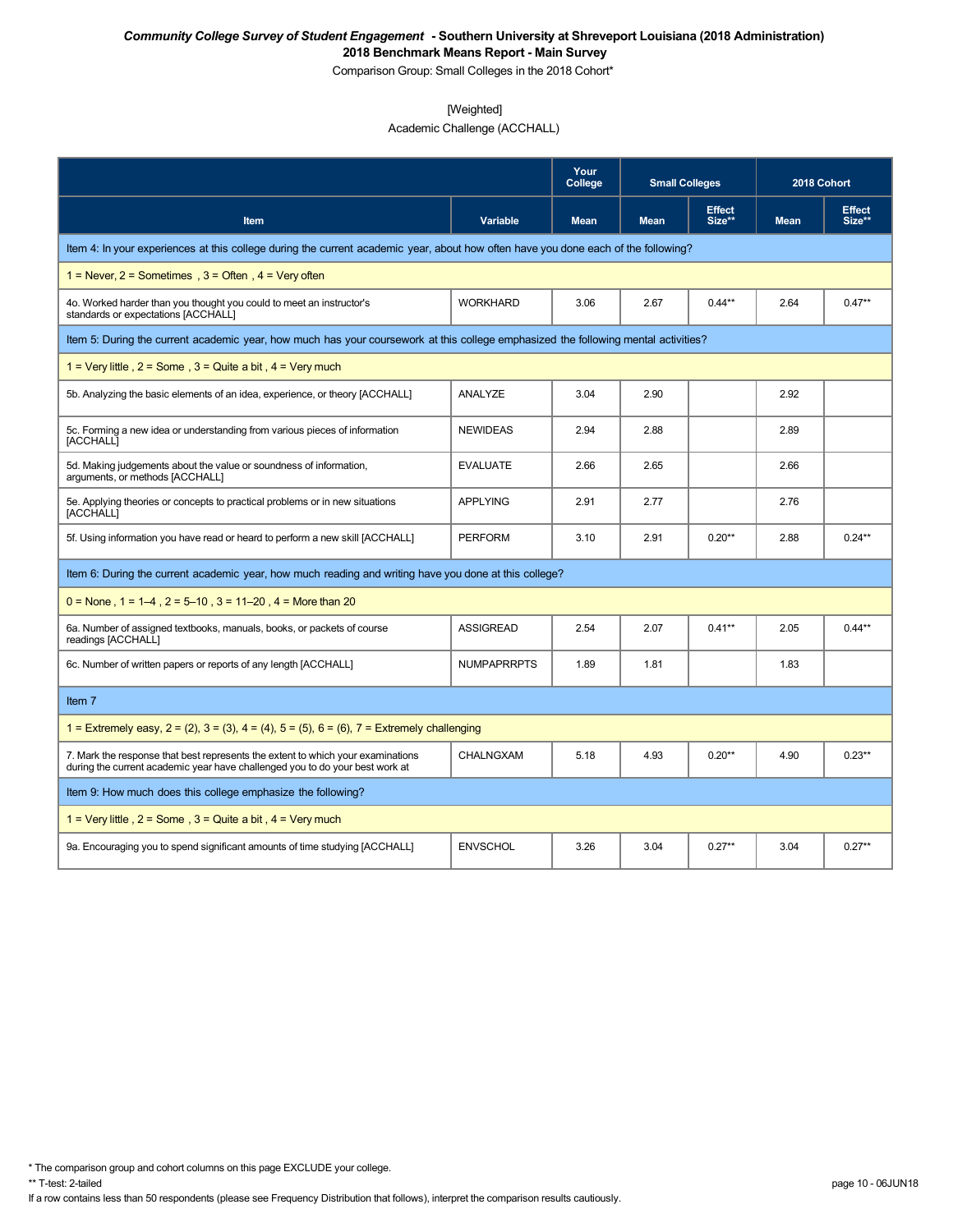Comparison Group: Small Colleges in the 2018 Cohort\*

### [Weighted]

Academic Challenge (ACCHALL)

|                                                                                                          |                  |                                                                                                                                    | <b>Your College</b> |                | <b>Small Colleges</b> |                | 2018 Cohort |         |
|----------------------------------------------------------------------------------------------------------|------------------|------------------------------------------------------------------------------------------------------------------------------------|---------------------|----------------|-----------------------|----------------|-------------|---------|
| Item                                                                                                     | Variable         | <b>Responses</b>                                                                                                                   | Count               | <b>Percent</b> | Count                 | <b>Percent</b> | Count       | Percent |
|                                                                                                          |                  | Item 4: In your experiences at this college during the current academic year, about how often have you done each of the following? |                     |                |                       |                |             |         |
| 4o. Worked harder than you thought you                                                                   | <b>WORKHARD</b>  | Never                                                                                                                              | 25                  | 7.8            | 8,710                 | 8.6            | 28,208      | 9.4     |
| could to meet an instructor's standards or<br>expectations [ACCHALL]                                     |                  | Sometimes                                                                                                                          | 65                  | 20.1           | 36,159                | 35.9           | 108,957     | 36.4    |
|                                                                                                          |                  | Often                                                                                                                              | 99                  | 30.7           | 36,153                | 35.8           | 105,731     | 35.3    |
|                                                                                                          |                  | Very often                                                                                                                         | 133                 | 41.3           | 19,835                | 19.7           | 56,679      | 18.9    |
|                                                                                                          |                  | Total                                                                                                                              | 322                 | 100.0          | 100,858               | 100.0          | 299,574     | 100.0   |
|                                                                                                          |                  | Item 5: During the current academic year, how much has your coursework at this college emphasized the following mental activities? |                     |                |                       |                |             |         |
| 5b. Analyzing the basic elements of an idea,                                                             | ANALYZE          | Very little                                                                                                                        | 16                  | 4.8            | 4,456                 | 4.4            | 12,941      | 4.3     |
| experience, or theory [ACCHALL]                                                                          |                  | Some                                                                                                                               | 67                  | 21.0           | 27,223                | 27.0           | 77,665      | 25.9    |
|                                                                                                          |                  | Quite a bit                                                                                                                        | 128                 | 39.8           | 43,511                | 43.1           | 129,720     | 43.3    |
|                                                                                                          |                  | Very much                                                                                                                          | 111                 | 34.4           | 25,736                | 25.5           | 79,534      | 26.5    |
|                                                                                                          |                  | Total                                                                                                                              | 321                 | 100.0          | 100,925               | 100.0          | 299,860     | 100.0   |
| 5c. Forming a new idea or understanding                                                                  | <b>NEWIDEAS</b>  | Very little                                                                                                                        | 24                  | 7.6            | 5,056                 | 5.0            | 15,500      | 5.2     |
| from various pieces of information<br>[ACCHALL]                                                          |                  | Some                                                                                                                               | 80                  | 25.1           | 27,909                | 27.8           | 81,257      | 27.2    |
|                                                                                                          |                  | Quite a bit                                                                                                                        | 106                 | 33.0           | 41,693                | 41.5           | 123,216     | 41.3    |
|                                                                                                          |                  | Very much                                                                                                                          | 110                 | 34.3           | 25,863                | 25.7           | 78,486      | 26.3    |
|                                                                                                          |                  | Total                                                                                                                              | 320                 | 100.0          | 100,521               | 100.0          | 298,460     | 100.0   |
| 5d. Making judgements about the value or<br>soundness of information, arguments, or<br>methods [ACCHALL] | <b>EVALUATE</b>  | Very little                                                                                                                        | 41                  | 12.9           | 10,726                | 10.6           | 32,343      | 10.8    |
|                                                                                                          |                  | Some                                                                                                                               | 105                 | 33.0           | 34,090                | 33.8           | 99,080      | 33.1    |
|                                                                                                          |                  | Quite a bit                                                                                                                        | 92                  | 28.8           | 35,467                | 35.2           | 105,948     | 35.4    |
|                                                                                                          |                  | Very much                                                                                                                          | 80                  | 25.2           | 20,570                | 20.4           | 62,065      | 20.7    |
|                                                                                                          |                  | Total                                                                                                                              | 318                 | 100.0          | 100,853               | 100.0          | 299,436     | 100.0   |
| 5e. Applying theories or concepts to                                                                     | <b>APPLYING</b>  | Very little                                                                                                                        | 23                  | 7.2            | 8,485                 | 8.4            | 26,305      | 8.8     |
| practical problems or in new situations<br>[ACCHALL]                                                     |                  | Some                                                                                                                               | 96                  | 29.8           | 30,977                | 30.7           | 91,879      | 30.6    |
|                                                                                                          |                  | Quite a bit                                                                                                                        | 91                  | 28.2           | 36,865                | 36.5           | 108,937     | 36.3    |
|                                                                                                          |                  | Very much                                                                                                                          | 112                 | 34.8           | 24,597                | 24.4           | 72,674      | 24.2    |
|                                                                                                          |                  | Total                                                                                                                              | 321                 | 100.0          | 100,924               | 100.0          | 299,795     | 100.0   |
| 5f. Using information you have read or                                                                   | PERFORM          | Very little                                                                                                                        | 27                  | 8.4            | 6,570                 | $6.5\,$        | 22,748      | $7.6\,$ |
| heard to perform a new skill [ACCHALL]                                                                   |                  | Some                                                                                                                               | 54                  | 16.9           | 26,558                | 26.2           | 79,643      | 26.5    |
|                                                                                                          |                  | Quite a bit                                                                                                                        | 100                 | 31.0           | 37,006                | 36.6           | 108,818     | 36.2    |
|                                                                                                          |                  | Very much                                                                                                                          | 140                 | 43.7           | 31,070                | 30.7           | 89,525      | 29.8    |
|                                                                                                          |                  | Total                                                                                                                              | 322                 | 100.0          | 101,204               | 100.0          | 300,734     | 100.0   |
| Item 6: During the current academic year, how much reading and writing have you done at this college?    |                  |                                                                                                                                    |                     |                |                       |                |             |         |
| 6a. Number of assigned textbooks, manuals,                                                               | <b>ASSIGREAD</b> | None                                                                                                                               | 4                   | 1.2            | 2,650                 | 2.7            | 7,529       | 2.5     |
| books, or packets of course readings<br>[ACCHALL]                                                        |                  | $1 - 4$                                                                                                                            | 81                  | 25.5           | 35,594                | 35.7           | 108,156     | 36.5    |
|                                                                                                          |                  | $5 - 10$                                                                                                                           | 70                  | 22.0           | 29,000                | 29.1           | 86,993      | 29.4    |
|                                                                                                          |                  | $11 - 20$                                                                                                                          | 68                  | 21.3           | 16,479                | 16.5           | 49,486      | 16.7    |
|                                                                                                          |                  | More than 20                                                                                                                       | 96                  | 30.1           | 15,901                | 16.0           | 43,771      | 14.8    |
|                                                                                                          |                  | Total                                                                                                                              | 318                 | 100.0          | 99,623                | 100.0          | 295,935     | 100.0   |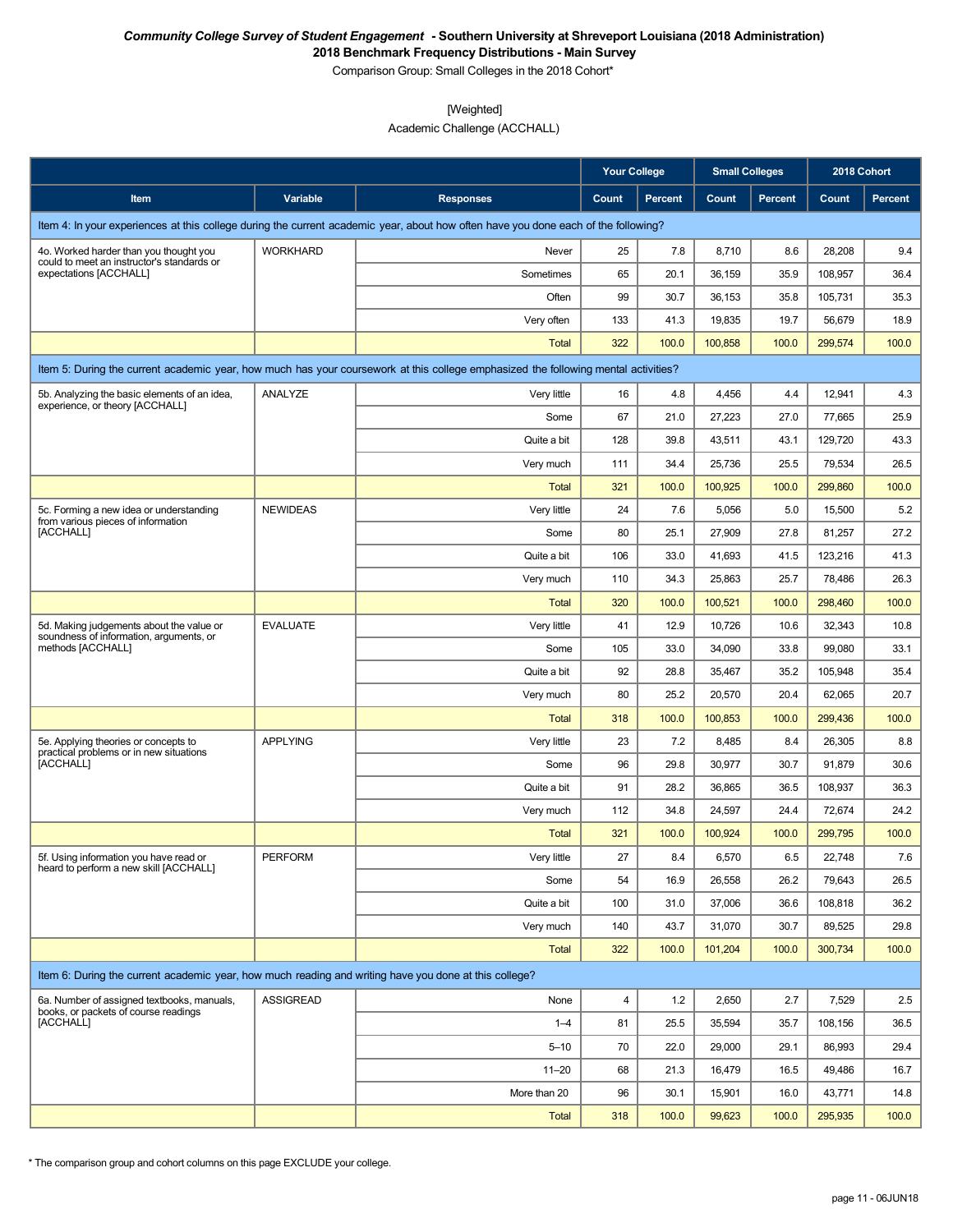Comparison Group: Small Colleges in the 2018 Cohort\*

[Weighted]

Academic Challenge (ACCHALL)

|                                                                                                       |                    |                       | <b>Your College</b> |                | <b>Small Colleges</b> |                | 2018 Cohort |         |
|-------------------------------------------------------------------------------------------------------|--------------------|-----------------------|---------------------|----------------|-----------------------|----------------|-------------|---------|
| Item                                                                                                  | Variable           | <b>Responses</b>      | Count               | <b>Percent</b> | Count                 | <b>Percent</b> | Count       | Percent |
| Item 6: During the current academic year, how much reading and writing have you done at this college? |                    |                       |                     |                |                       |                |             |         |
| 6c. Number of written papers or reports of<br>any length [ACCHALL]                                    | <b>NUMPAPRRPTS</b> | None                  | 37                  | 12.0           | 10,959                | 10.9           | 30.831      | 10.4    |
|                                                                                                       |                    | $1 - 4$               | 85                  | 27.2           | 32,373                | 32.3           | 94,916      | 31.9    |
|                                                                                                       |                    | $5 - 10$              | 97                  | 31.2           | 30,765                | 30.7           | 93,873      | 31.6    |
|                                                                                                       |                    | $11 - 20$             | 61                  | 19.4           | 16,684                | 16.7           | 50,348      | 16.9    |
|                                                                                                       |                    | More than 20          | 32                  | 10.2           | 9,331                 | 9.3            | 27,226      | 9.2     |
|                                                                                                       |                    | Total                 | 312                 | 100.0          | 100,111               | 100.0          | 297,194     | 100.0   |
| Item 7                                                                                                |                    |                       |                     |                |                       |                |             |         |
| 7. Mark the response that best represents<br>the extent to which your examinations during             | CHALNGXAM          | Extremely easy        | 8                   | 2.8            | 884                   | 0.9            | 2.689       | 1.0     |
| the current academic year have challenged<br>you to do your best work at this college                 |                    | (2)                   | 3                   | 1.1            | 1,912                 | 2.0            | 5,895       | 2.1     |
| [ACCHALL]                                                                                             |                    | (3)                   | 18                  | 6.4            | 6,073                 | 6.4            | 18,741      | 6.6     |
|                                                                                                       |                    | (4)                   | 52                  | 18.6           | 24,578                | 25.7           | 73,945      | 26.1    |
|                                                                                                       |                    | (5)                   | 82                  | 29.2           | 32.272                | 33.8           | 97.456      | 34.5    |
|                                                                                                       |                    | (6)                   | 57                  | 20.5           | 19,830                | 20.8           | 57,384      | 20.3    |
|                                                                                                       |                    | Extremely challenging | 60                  | 21.4           | 9.926                 | 10.4           | 26.718      | 9.4     |
|                                                                                                       |                    | <b>Total</b>          | 279                 | 100.0          | 95.476                | 100.0          | 282,828     | 100.0   |
| Item 9: How much does this college emphasize the following?                                           |                    |                       |                     |                |                       |                |             |         |
| 9a. Encouraging you to spend significant<br>amounts of time studying [ACCHALL]                        | <b>ENVSCHOL</b>    | Very little           | 21                  | 6.4            | 3,598                 | 3.6            | 11,090      | 3.7     |
|                                                                                                       |                    | Some                  | 34                  | 10.6           | 21,507                | 21.4           | 63,620      | 21.3    |
|                                                                                                       |                    | Quite a bit           | 107                 | 33.5           | 42,726                | 42.6           | 126,963     | 42.6    |
|                                                                                                       |                    | Very much             | 159                 | 49.5           | 32,553                | 32.4           | 96,445      | 32.4    |
|                                                                                                       |                    | <b>Total</b>          | 320                 | 100.0          | 100,385               | 100.0          | 298,118     | 100.0   |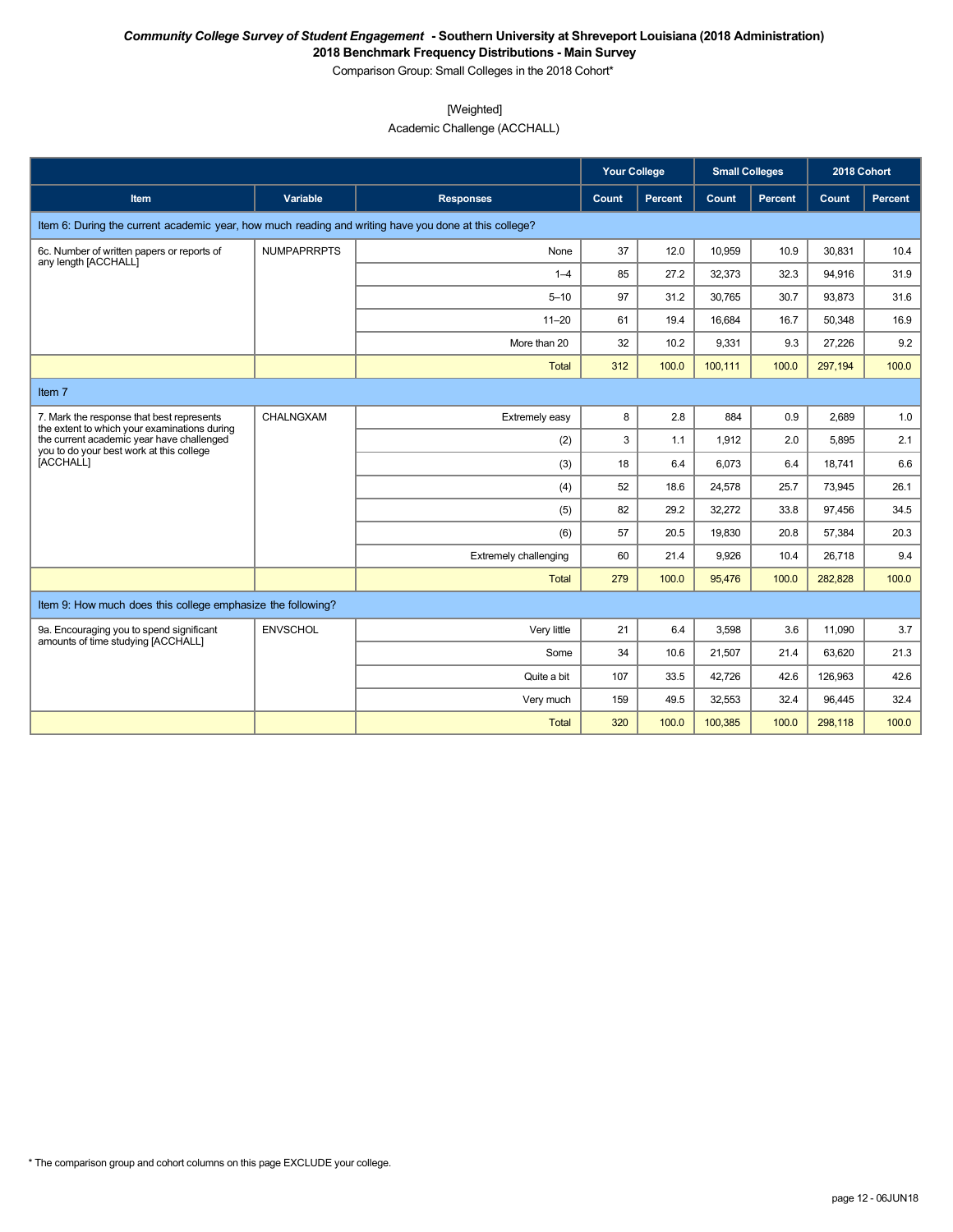Comparison Group: Small Colleges in the 2018 Cohort\*

[Weighted] Student-Faculty Interaction (STUFAC)



\* The comparison group and cohort bars on this page INCLUDE your college.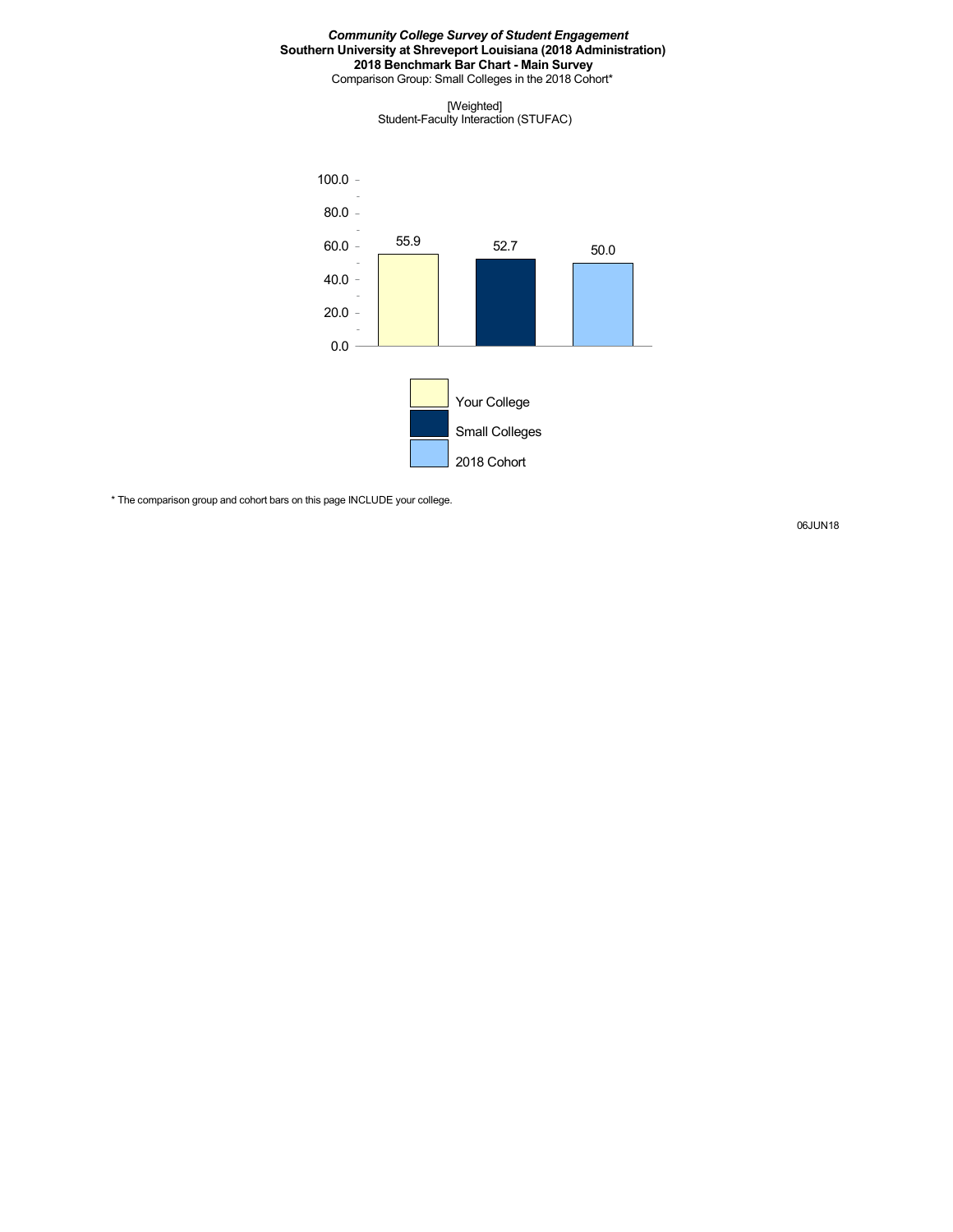Comparison Group: Small Colleges in the 2018 Cohort\*

### [Weighted]

Student-Faculty Interaction (STUFAC)

|                                                                                                                                    |                 | Your<br>College | <b>Small Colleges</b> |                         | 2018 Cohort |                         |  |  |  |  |
|------------------------------------------------------------------------------------------------------------------------------------|-----------------|-----------------|-----------------------|-------------------------|-------------|-------------------------|--|--|--|--|
| <b>Item</b>                                                                                                                        | Variable        | <b>Mean</b>     | <b>Mean</b>           | <b>Effect</b><br>Size** | <b>Mean</b> | <b>Effect</b><br>Size** |  |  |  |  |
| Item 4: In your experiences at this college during the current academic year, about how often have you done each of the following? |                 |                 |                       |                         |             |                         |  |  |  |  |
| = Never, $2$ = Sometimes, $3$ = Often, $4$ = Very often                                                                            |                 |                 |                       |                         |             |                         |  |  |  |  |
| 4. Used e-mail to communicate with an instructor [STUFAC]                                                                          | <b>EMAIL</b>    | 2.89            | 3.00                  |                         | 2.97        |                         |  |  |  |  |
| 4k. Discussed grades or assignments with an instructor [STUFAC]                                                                    | FACGRADE        | 2.94            | 2.71                  | $0.25**$                | 2.65        | $0.31***$               |  |  |  |  |
| 4. Talked about career plans with an instructor or advisor [STUFAC]                                                                | <b>FACPLANS</b> | 2.58            | 2.33                  | $0.26**$                | 2.24        | $0.35***$               |  |  |  |  |
| 4m. Discussed ideas from your readings or classes with instructors outside of<br>class [STUFAC]                                    | <b>FACIDEAS</b> | 2.04            | 1.89                  |                         | 1.83        | $0.23**$                |  |  |  |  |
| 4n. Received prompt feedback (written or oral) from instructors on your<br>performance [STUFAC]                                    | <b>FACFEED</b>  | 2.64            | 2.82                  |                         | 2.79        |                         |  |  |  |  |
| 4p. Worked with instructors on activities other than coursework [STUFAC]                                                           | <b>FACOTH</b>   | 1.77            | 1.59                  | $0.22**$                | 1.52        | $0.32**$                |  |  |  |  |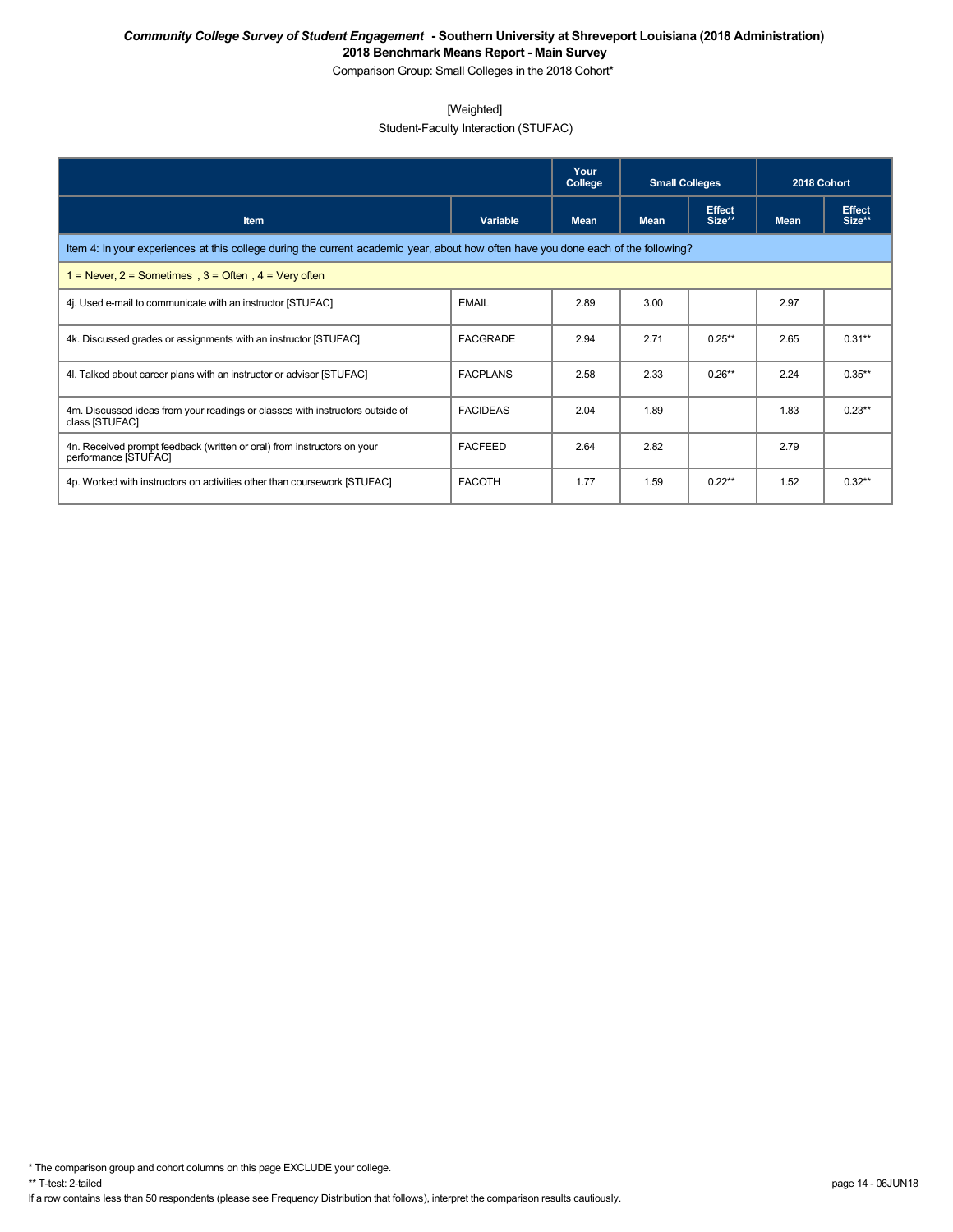Comparison Group: Small Colleges in the 2018 Cohort\*

[Weighted]

Student-Faculty Interaction (STUFAC)

|                                                                                        |                 |                                                                                                                                    | <b>Your College</b> |                | <b>Small Colleges</b> |                | 2018 Cohort |         |
|----------------------------------------------------------------------------------------|-----------------|------------------------------------------------------------------------------------------------------------------------------------|---------------------|----------------|-----------------------|----------------|-------------|---------|
| Item                                                                                   | Variable        | <b>Responses</b>                                                                                                                   | Count               | <b>Percent</b> | Count                 | <b>Percent</b> | Count       | Percent |
|                                                                                        |                 | Item 4: In your experiences at this college during the current academic year, about how often have you done each of the following? |                     |                |                       |                |             |         |
| 4j. Used e-mail to communicate with an                                                 | <b>EMAIL</b>    | Never                                                                                                                              | 34                  | 10.5           | 5,671                 | 5.6            | 16,295      | 5.4     |
| instructor [STUFAC]                                                                    |                 | Sometimes                                                                                                                          | 82                  | 25.6           | 26,171                | 26.0           | 81,987      | 27.4    |
|                                                                                        |                 | Often                                                                                                                              | 91                  | 28.6           | 31,421                | 31.2           | 94,361      | 31.6    |
|                                                                                        |                 | Very often                                                                                                                         | 113                 | 35.3           | 37,412                | 37.2           | 106,421     | 35.6    |
|                                                                                        |                 | <b>Total</b>                                                                                                                       | 320                 | 100.0          | 100,674               | 100.0          | 299,065     | 100.0   |
| 4k. Discussed grades or assignments with<br>an instructor [STUFAC]                     | <b>FACGRADE</b> | Never                                                                                                                              | 31                  | 9.6            | 7,556                 | 7.5            | 26,332      | 8.8     |
|                                                                                        |                 | Sometimes                                                                                                                          | 82                  | 25.4           | 37,220                | 36.8           | 115,168     | 38.4    |
|                                                                                        |                 | Often                                                                                                                              | 86                  | 26.7           | 33,048                | 32.7           | 94,660      | 31.5    |
|                                                                                        |                 | Very often                                                                                                                         | 123                 | 38.3           | 23,200                | 23.0           | 63,935      | 21.3    |
|                                                                                        |                 | <b>Total</b>                                                                                                                       | 322                 | 100.0          | 101,025               | 100.0          | 300,095     | 100.0   |
| 4I. Talked about career plans with an<br>instructor or advisor [STUFAC]                | <b>FACPLANS</b> | Never                                                                                                                              | 51                  | 15.9           | 20,260                | 20.1           | 69,756      | 23.3    |
|                                                                                        |                 | Sometimes                                                                                                                          | 114                 | 35.4           | 41,579                | 41.4           | 125,406     | 42.0    |
|                                                                                        |                 | Often                                                                                                                              | 76                  | 23.7           | 24,275                | 24.1           | 65,965      | 22.1    |
|                                                                                        |                 | Very often                                                                                                                         | 80                  | 24.9           | 14,438                | 14.4           | 37,693      | 12.6    |
|                                                                                        |                 | <b>Total</b>                                                                                                                       | 322                 | 100.0          | 100,551               | 100.0          | 298,820     | 100.0   |
| 4m. Discussed ideas from your readings or<br>classes with instructors outside of class | <b>FACIDEAS</b> | Never                                                                                                                              | 123                 | 38.6           | 40,115                | 40.0           | 129,445     | 43.4    |
| <b>ISTUFACI</b>                                                                        |                 | Sometimes                                                                                                                          | 104                 | 32.8           | 38,452                | 38.3           | 109,124     | 36.6    |
|                                                                                        |                 | Often                                                                                                                              | 47                  | 14.7           | 14,602                | 14.5           | 40,158      | 13.5    |
|                                                                                        |                 | Very often                                                                                                                         | 44                  | 13.9           | 7,222                 | 7.2            | 19,383      | 6.5     |
|                                                                                        |                 | <b>Total</b>                                                                                                                       | 318                 | 100.0          | 100,391               | 100.0          | 298,110     | 100.0   |
| 4n. Received prompt feedback (written or<br>oral) from instructors on your performance | <b>FACFEED</b>  | Never                                                                                                                              | 47                  | 14.8           | 6,038                 | 6.0            | 19,621      | 6.6     |
| [STUFAC]                                                                               |                 | Sometimes                                                                                                                          | 102                 | 32.0           | 30,500                | 30.3           | 92,093      | 30.8    |
|                                                                                        |                 | Often                                                                                                                              | 87                  | 27.3           | 40,089                | 39.8           | 118,187     | 39.5    |
|                                                                                        |                 | Very often                                                                                                                         | 83                  | 26.0           | 24,085                | 23.9           | 69,047      | 23.1    |
|                                                                                        |                 | <b>Total</b>                                                                                                                       | 320                 | 100.0          | 100,713               | 100.0          | 298,948     | 100.0   |
| 4p. Worked with instructors on activities                                              | <b>FACOTH</b>   | Never                                                                                                                              | 183                 | 57.1           | 60,466                | 60.4           | 191,555     | 64.6    |
| other than coursework [STUFAC]                                                         |                 | Sometimes                                                                                                                          | 67                  | 20.8           | 25,109                | 25.1           | 68,051      | 22.9    |
|                                                                                        |                 | Often                                                                                                                              | 31                  | 9.6            | 9,917                 | 9.9            | 25,610      | 8.6     |
|                                                                                        |                 | Very often                                                                                                                         | 40                  | 12.4           | 4,542                 | 4.5            | 11,487      | 3.9     |
|                                                                                        |                 | Total                                                                                                                              | 320                 | 100.0          | 100,034               | 100.0          | 296,704     | 100.0   |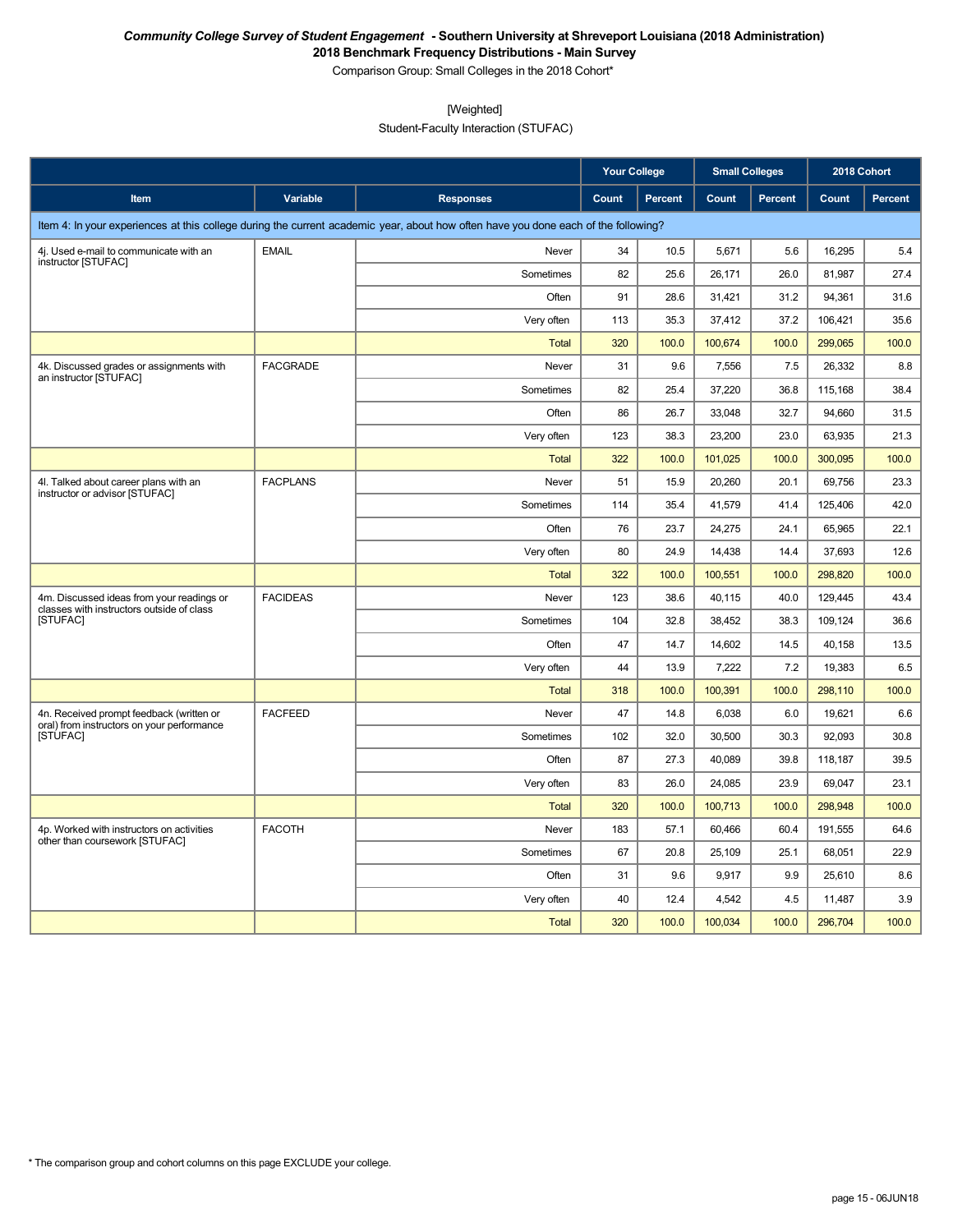Comparison Group: Small Colleges in the 2018 Cohort\*

[Weighted] Support for Learners (SUPPORT)



\* The comparison group and cohort bars on this page INCLUDE your college.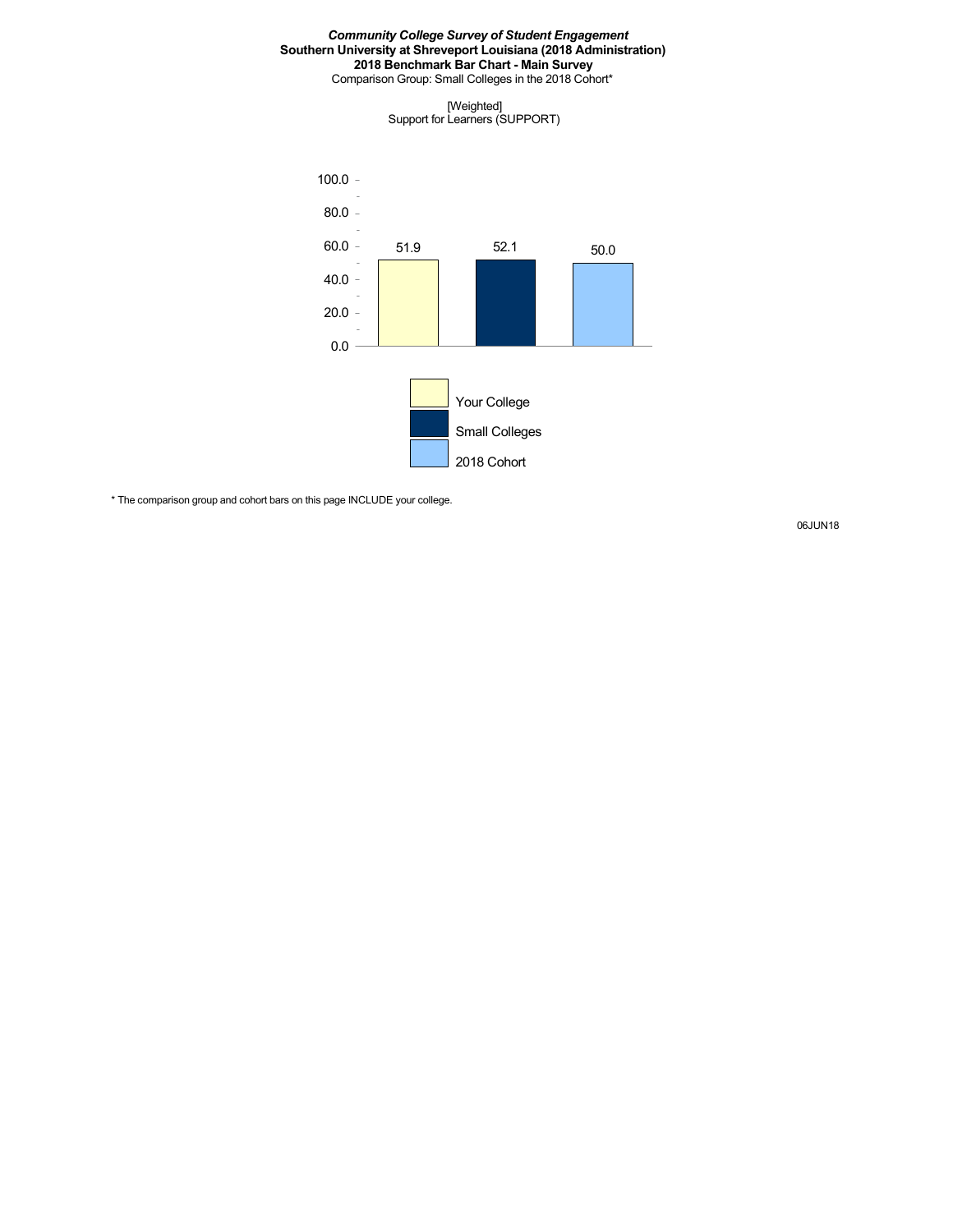Comparison Group: Small Colleges in the 2018 Cohort\*

### [Weighted]

Support for Learners (SUPPORT)

|                                                                                                                       |                  | Your<br>College | <b>Small Colleges</b> |                  | 2018 Cohort |                         |
|-----------------------------------------------------------------------------------------------------------------------|------------------|-----------------|-----------------------|------------------|-------------|-------------------------|
| Item                                                                                                                  | Variable         | <b>Mean</b>     | <b>Mean</b>           | Effect<br>Size** | <b>Mean</b> | <b>Effect</b><br>Size** |
| Item 9: How much does this college emphasize the following?                                                           |                  |                 |                       |                  |             |                         |
| 1 = Very little, $2 =$ Some, $3 =$ Quite a bit, $4 =$ Very much                                                       |                  |                 |                       |                  |             |                         |
| 9b. Providing the support you need to help you succeed at this college<br><b>ISUPPORTI</b>                            | <b>ENVSUPRT</b>  | 2.90            | 3.09                  | $-0.23**$        | 3.06        |                         |
| 9c. Encouraging contact among students from different economic, social, and<br>racial or ethnic backgrounds [SUPPORT] | <b>ENVDIVRS</b>  | 2.68            | 2.65                  |                  | 2.66        |                         |
| 9d. Helping you cope with your non-academic responsibilities (work, family, etc.)<br><b>ISUPPORTI</b>                 | <b>ENVNACAD</b>  | 2.20            | 2.11                  |                  | 2.06        |                         |
| 9e. Providing the support you need to thrive socially [SUPPORT]                                                       | <b>ENVSOCAL</b>  | 2.38            | 2.32                  |                  | 2.26        |                         |
| 9f. Providing the financial support you need to afford your education<br><b>ISUPPORTI</b>                             | <b>FINSUPP</b>   | 2.50            | 2.65                  |                  | 2.57        |                         |
| Item 12.1: How often have you used the following services during the current academic year?                           |                  |                 |                       |                  |             |                         |
| $0 =$ Never, $1 = 1$ time, $2 = 2-4$ times, $3 = 5$ or more times                                                     |                  |                 |                       |                  |             |                         |
| 12.1a. Academic advising/planning [SUPPORT]                                                                           | <b>FREQACAD</b>  | 1.58            | 1.62                  |                  | 1.57        |                         |
| 12.1b. Career counseling [SUPPORT]                                                                                    | <b>FREQCACOU</b> | 0.79            | 0.60                  | $0.20**$         | 0.61        | $0.20**$                |